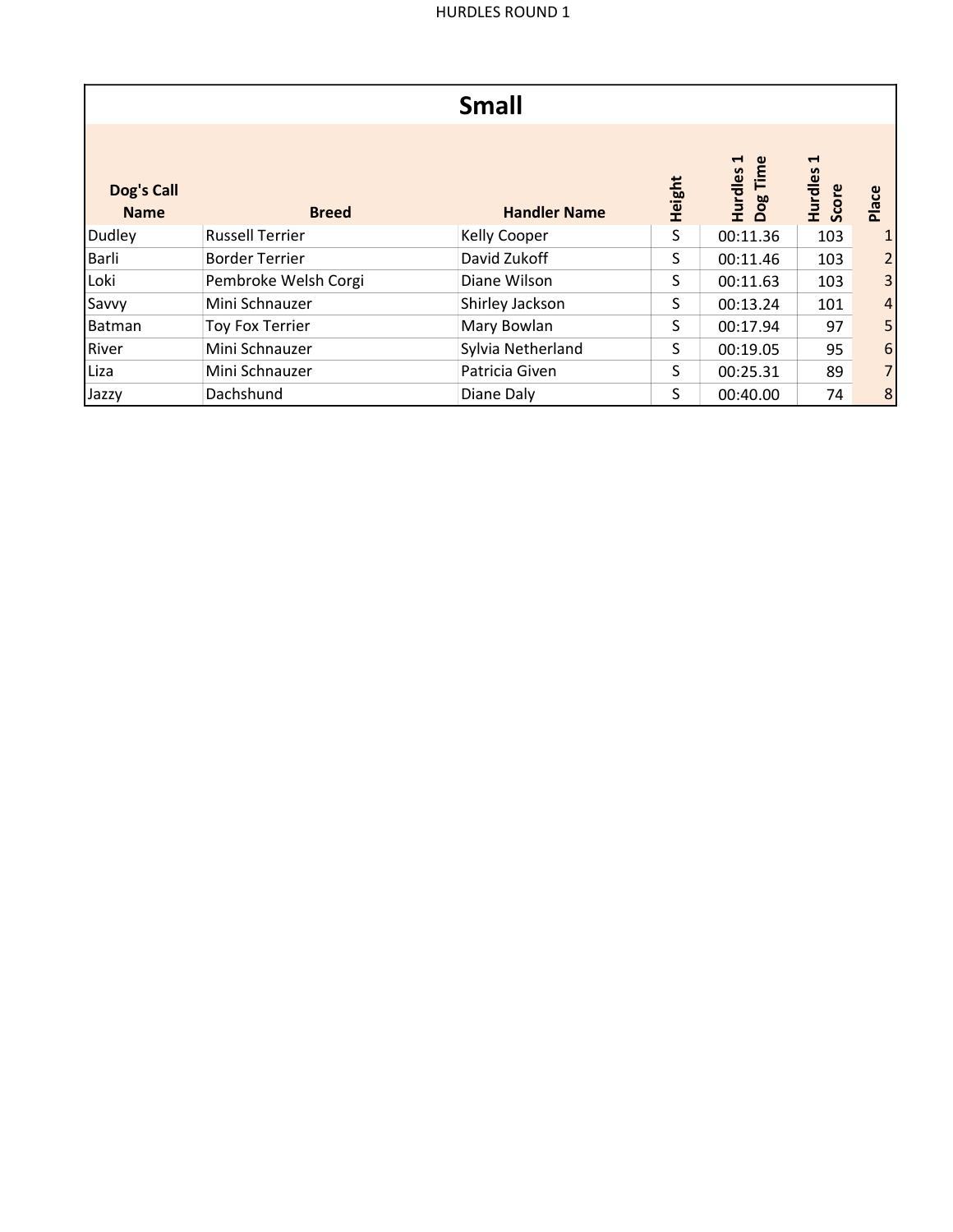| <b>Medium</b> |                             |                     |            |                                                                                                                         |     |                |
|---------------|-----------------------------|---------------------|------------|-------------------------------------------------------------------------------------------------------------------------|-----|----------------|
| <b>Name</b>   | <b>Breed</b>                | <b>Handler Name</b> | ヱ <u>៓</u> | $\overline{5}$ $\overline{5}$ $\overline{8}$ $\overline{6}$ $\overline{4}$ $\overline{5}$ $\overline{5}$ $\overline{6}$ |     | δ              |
| Izzy          | <b>Mixed Breed</b>          | Kristin Cabaniss    | M          | 00:06.25                                                                                                                | 106 |                |
| Crush         | <b>Mixed Breed</b>          | Roberta McClure     | M          | 00:08.68                                                                                                                | 104 | 2              |
| Ellie         | Shiba Inu                   | Stephanie Dill      | M          | 00:09.08                                                                                                                | 103 | 3              |
| Val           | <b>Rat Terrier</b>          | Renee Morgan        | M          | 00:10.52                                                                                                                | 102 | $\overline{4}$ |
| Luca          | Mini Schnauzer              | Patricia Given      | M          | 00:11.32                                                                                                                | 101 | 5              |
| Dannye        | <b>Standard Schnauzer</b>   | Lori Henderson      | M          | 00:12.83                                                                                                                | 100 | 6              |
| Rosie         | <b>Jack Russell Terrier</b> | Carrie Atkinson     | M          | 00:13.99                                                                                                                | 99  | 7              |
| Cash          | Parson Russell Terrier      | Kaitlyn Leeper      | M          | 00:14.24                                                                                                                | 98  | 8              |
| Portia        | American Eskimo Dog         | Tari Ernst          | M          | 00:14.61                                                                                                                | 98  | 9              |
| Lazer         | Mini Schnauzer              | Shirley Jackson     | M          | 00:14.70                                                                                                                | 98  | 10             |
| Naga          | Shiba Inu                   | Nicole Birnbaum     | M          | 00:15.05                                                                                                                | 97  | 11             |
| Woody         | Jack Russell Terrier        | Carrie Atkinson     | M          | 00:20.00                                                                                                                | 92  | 12             |
| Fame          | <b>Mixed Breed</b>          | Lou Lehrmann        | M          | 00:20.60                                                                                                                | 92  | 13             |
| Zakary        | <b>Border Terrier</b>       | David Zukoff        | M          | 00:24.97                                                                                                                | 88  | 14             |
| Alfie         | Cocker Spaniel              | Kelli Simmons       | M          | 00:31.99                                                                                                                | 81  | 15             |
| Snooki        | <b>Cocker Spaniel</b>       | Kelli Simmons       | M          | 00:33.27                                                                                                                | 79  | 16             |